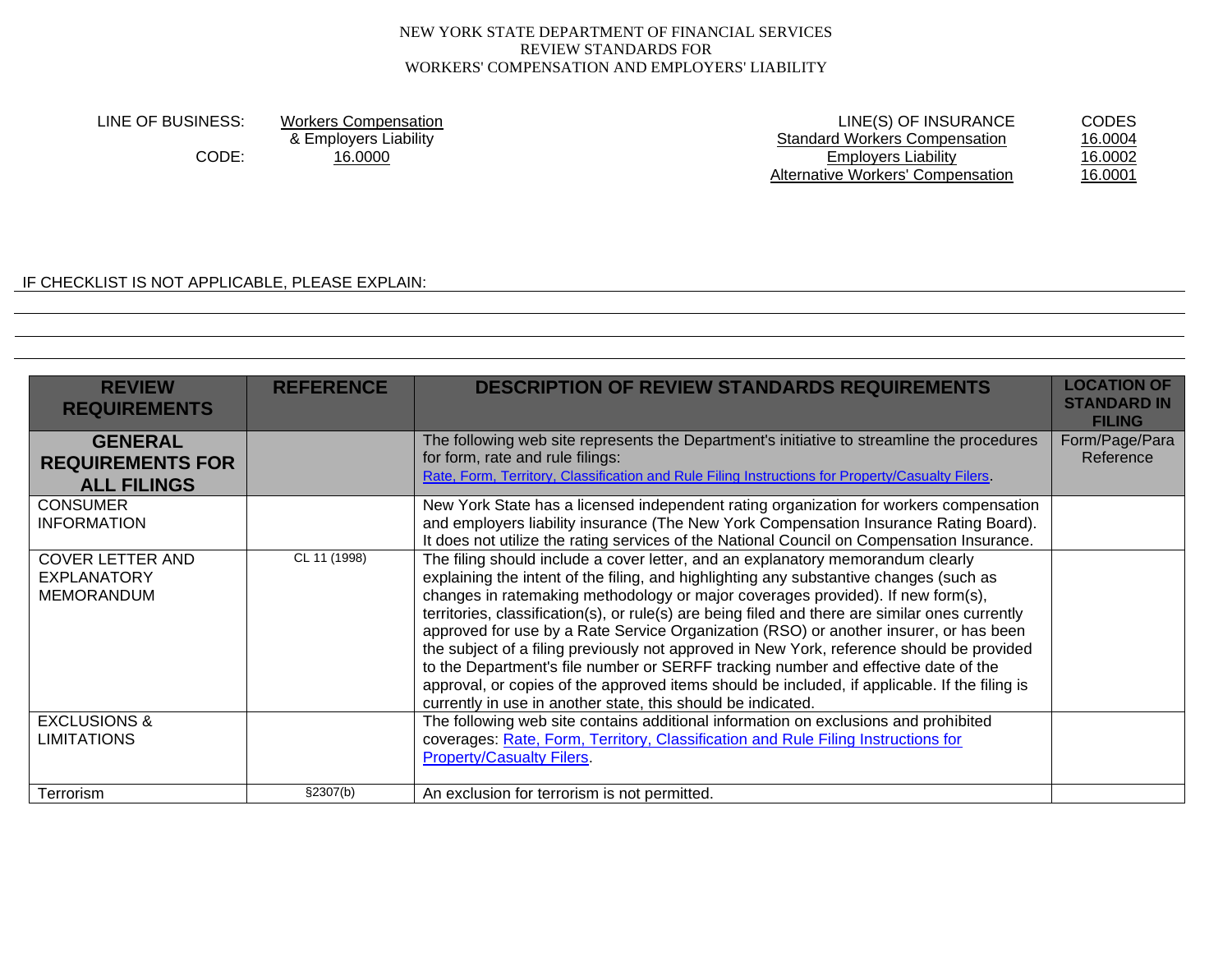| <b>REVIEW</b><br><b>REQUIREMENTS</b> | <b>REFERENCE</b>                                                    | <b>DESCRIPTION OF REVIEW STANDARDS REQUIREMENTS</b>                                                                                                                                                                                                                                                                                                                                                                                                                                                                                                                                                                                                                                                                                                                                                                                                                                                                                                                                                                                                                                                                                                                                                                                                                                                                                                                                                                                                                                                                                                                                                                                                                                                                                                                                                                                                                                                                                                    | <b>LOCATION OF</b><br><b>STANDARD IN</b><br><b>FILING</b> |
|--------------------------------------|---------------------------------------------------------------------|--------------------------------------------------------------------------------------------------------------------------------------------------------------------------------------------------------------------------------------------------------------------------------------------------------------------------------------------------------------------------------------------------------------------------------------------------------------------------------------------------------------------------------------------------------------------------------------------------------------------------------------------------------------------------------------------------------------------------------------------------------------------------------------------------------------------------------------------------------------------------------------------------------------------------------------------------------------------------------------------------------------------------------------------------------------------------------------------------------------------------------------------------------------------------------------------------------------------------------------------------------------------------------------------------------------------------------------------------------------------------------------------------------------------------------------------------------------------------------------------------------------------------------------------------------------------------------------------------------------------------------------------------------------------------------------------------------------------------------------------------------------------------------------------------------------------------------------------------------------------------------------------------------------------------------------------------------|-----------------------------------------------------------|
| <b>ASSUMPTION OF</b>                 | \$2307(b)                                                           | The following link contains a copy of the policy Information Page and Assumption of<br>Liability Policy form which should be filed with the Department of Financial Services and                                                                                                                                                                                                                                                                                                                                                                                                                                                                                                                                                                                                                                                                                                                                                                                                                                                                                                                                                                                                                                                                                                                                                                                                                                                                                                                                                                                                                                                                                                                                                                                                                                                                                                                                                                       |                                                           |
| <b>LIABILITY POLICY</b>              |                                                                     | used for this coverage.<br>NYS Workers' Compensation Board Website Link:<br>http://www.wcb.ny.gov/content/main/SelfInsureds/AssumptionLiabilityPolicy.jsp                                                                                                                                                                                                                                                                                                                                                                                                                                                                                                                                                                                                                                                                                                                                                                                                                                                                                                                                                                                                                                                                                                                                                                                                                                                                                                                                                                                                                                                                                                                                                                                                                                                                                                                                                                                              |                                                           |
| <b>FILING SUBMISSION</b>             | §2305 & §2307<br>CL 19 (1992)<br>Supplement No 1 to<br>CL 11 (1998) | Forms, territories, classifications, rating rules, rates and rating plans are subject to prior<br>approval.<br>Initial Filing - Insurers newly licensed to write Workers Compensation & Employers<br>Liability Insurance must submit to the Department of Financial Services, in their initial<br>filings, a list of all standard New York Compensation Insurance Rating Board (NYCIRB)<br>forms which they intend to use. Any policy forms or endorsements that differ from the<br>standard forms approved for the NYCIRB (including a change in the form identification<br>number) should be submitted to the Department for approval. Prior to filing for the<br>Department of Financial Services' approval, individual carrier forms or endorsements<br>(except where the only change is in the form identification number) should be submitted to<br>the NYCIRB in accordance with the NYCIRB manual for its review. Submissions may be<br>sent by email to: forms@nycirb.org<br>Or<br>New York Compensation Insurance Rating Board<br>733 Third Avenue<br>New York, NY 10017<br><b>ATTN: Underwriting Manager</b><br>Correspondence an insurer received from the NYCIRB regarding the forms should be<br>included in the submission to the Department.<br>Subsequent Filings - Standard forms approved for the NYCIRB are not required to be<br>filed. Insurers' policy forms or endorsements that differ from the standard approved forms<br>of the NYCIRB (including a change in the form identification number) should be submitted<br>to the Department of Financial Services for approval. Prior to filing for the Department of<br>Financial Services' approval, individual carrier forms or endorsements (except where the<br>only change is in the form identification number) should be submitted to the NYCIRB in<br>accordance with the NYCIRB manual for its review. Submissions may be sent by email to:<br>forms@nycirb.org.<br>Or |                                                           |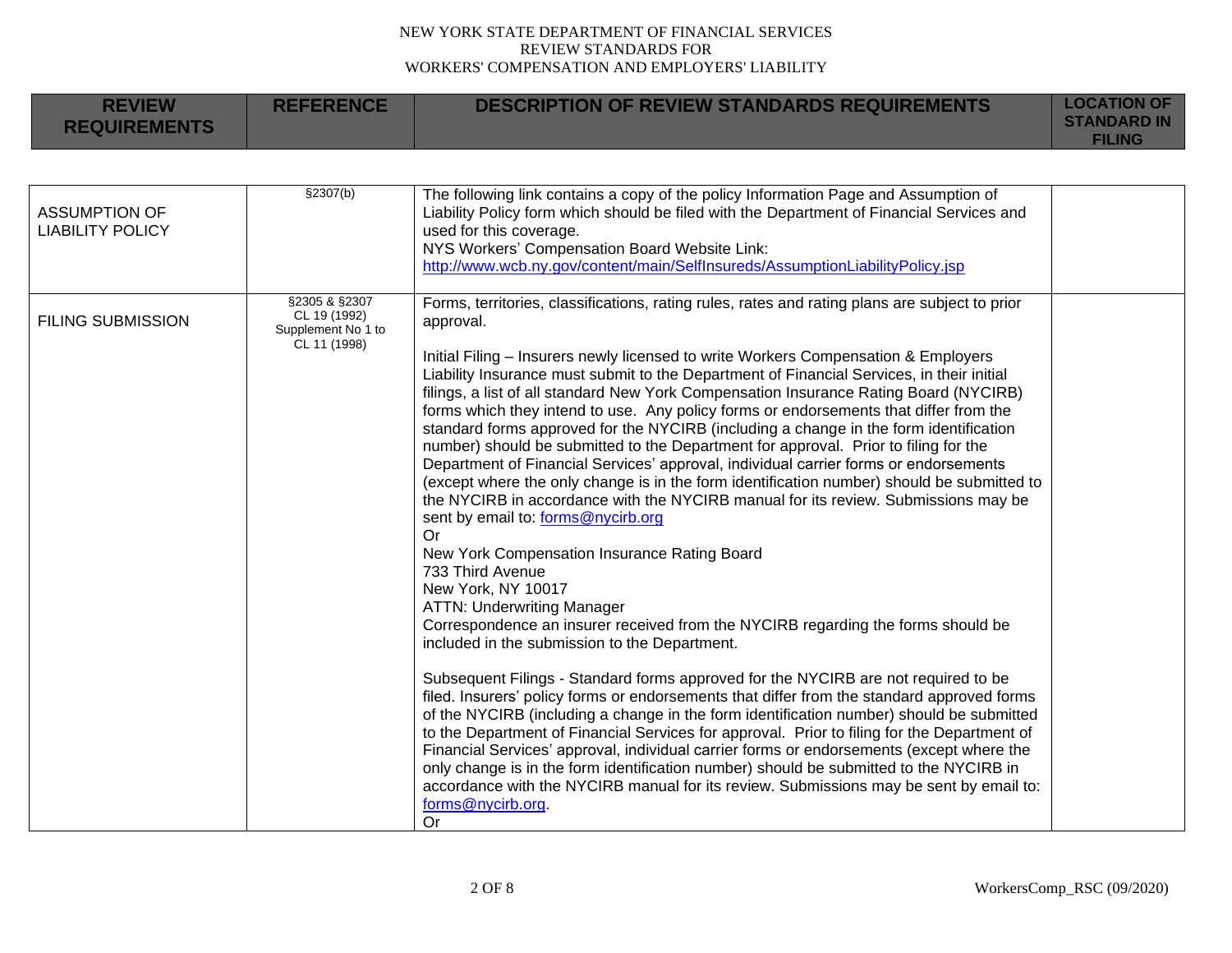| <b>REVIEW</b>                | <b>REFERENCE</b>                         | <b>DESCRIPTION OF REVIEW STANDARDS REQUIREMENTS</b>                                                                                                                                | <b>LOCATION OF</b>                  |
|------------------------------|------------------------------------------|------------------------------------------------------------------------------------------------------------------------------------------------------------------------------------|-------------------------------------|
| <b>REQUIREMENTS</b>          |                                          |                                                                                                                                                                                    | <b>STANDARD IN</b><br><b>FILING</b> |
|                              |                                          |                                                                                                                                                                                    |                                     |
|                              |                                          | New York Compensation Insurance Rating Board                                                                                                                                       |                                     |
|                              |                                          | 733 Third Avenue                                                                                                                                                                   |                                     |
|                              |                                          | New York, NY 10017                                                                                                                                                                 |                                     |
|                              |                                          | <b>ATTN: Underwriting Manager</b>                                                                                                                                                  |                                     |
|                              |                                          | Correspondence an insurer received from the NYCIRB regarding the forms should be                                                                                                   |                                     |
|                              |                                          | included in the submission to the Department.                                                                                                                                      |                                     |
| Compliance Questionnaires,   | CL 11 (1998)<br>Supplement No 3 to CL 11 | Rate filings for Workers' Compensation cannot be made on "Speed-to-Market" basis.                                                                                                  |                                     |
| Forms and Optional "Speed    | (1998)                                   | Please refer to the following web site for additional information: Rate, Form, Territory,                                                                                          |                                     |
| to Market" Filing Procedures |                                          | Classification and Rule Filing Instructions for Property/Casualty Filers.                                                                                                          |                                     |
| NO FILE OR FILING            | Article 63<br>11NYCRR16 (Reg. 86)        | The rate and form filing exemptions of the "Free Trade Zone" do not apply to Workers'                                                                                              |                                     |
| <b>EXEMPTIONS</b>            |                                          | Compensation and Employers' Liability.                                                                                                                                             |                                     |
| PROHIBITED COVERAGES         |                                          | While the Department does not have an exhaustive list, some examples of prohibited                                                                                                 |                                     |
|                              |                                          | coverages include punitive damages and corporal punishment. Please refer to the                                                                                                    |                                     |
|                              |                                          | following web site for additional information:                                                                                                                                     |                                     |
|                              |                                          | Rate, Form, Territory, Classification and Rule Filing Instructions for Property/Casualty Filers.                                                                                   |                                     |
| Discrimination               | CL 6 (1994)                              | Coverage for discrimination may only be provided on vicarious basis or for disparate                                                                                               |                                     |
|                              |                                          | impact.                                                                                                                                                                            |                                     |
| <b>Intentional Acts</b>      | \$2307(b)                                | May only be provided on vicarious basis or for disparate impact.  Please refer to Item                                                                                             |                                     |
|                              |                                          | I.A.1.b of Commercial Liability Insurance Form Filing Compliance Questionnaire, available                                                                                          |                                     |
|                              |                                          | at: Rate, Form, Territory, Classification and Rule Filing Instructions for Property/Casualty                                                                                       |                                     |
|                              |                                          | Filers.                                                                                                                                                                            |                                     |
| Punitive or Exemplary        | CL 6 (1994)                              | Coverage for Punitive or Exemplary Damages is not permitted. Please refer to Item                                                                                                  |                                     |
| Damages                      |                                          | I.A.1.a of Commercial Liability Insurance Form Filing Compliance Questionnaire, available                                                                                          |                                     |
|                              | CL 11 (1998)                             | at: Rate, Form, Territory, Classification and Rule Filing Instructions for Property/Casualty Filers.                                                                               |                                     |
| SIDE BY SIDE                 |                                          | If the filing is a revision to existing form(s), territories, classification(s) or rule(s); Except for                                                                             |                                     |
| <b>COMPARISON</b>            |                                          | simple, non-substantive changes, a side-by-side comparison of the form(s) or rule(s)                                                                                               |                                     |
|                              |                                          | being proposed and those currently in use in New York, with all changes clearly marked                                                                                             |                                     |
|                              |                                          | and explained in the company's cover letter or memorandum must be included. Revisions                                                                                              |                                     |
|                              |                                          | to classifications and territories should include a comparison between those currently on                                                                                          |                                     |
|                              |                                          | file (in New York) and those proposed, including relevant statistical data (experience) and<br>any rate or rate relativity effect. There should be a reference to the Department's |                                     |
|                              |                                          | previous file number and/or a copy of the approval letter in which the current form(s),                                                                                            |                                     |
|                              |                                          |                                                                                                                                                                                    |                                     |
|                              |                                          | territories, classification(s) or rule(s) were approved/acknowledged.                                                                                                              |                                     |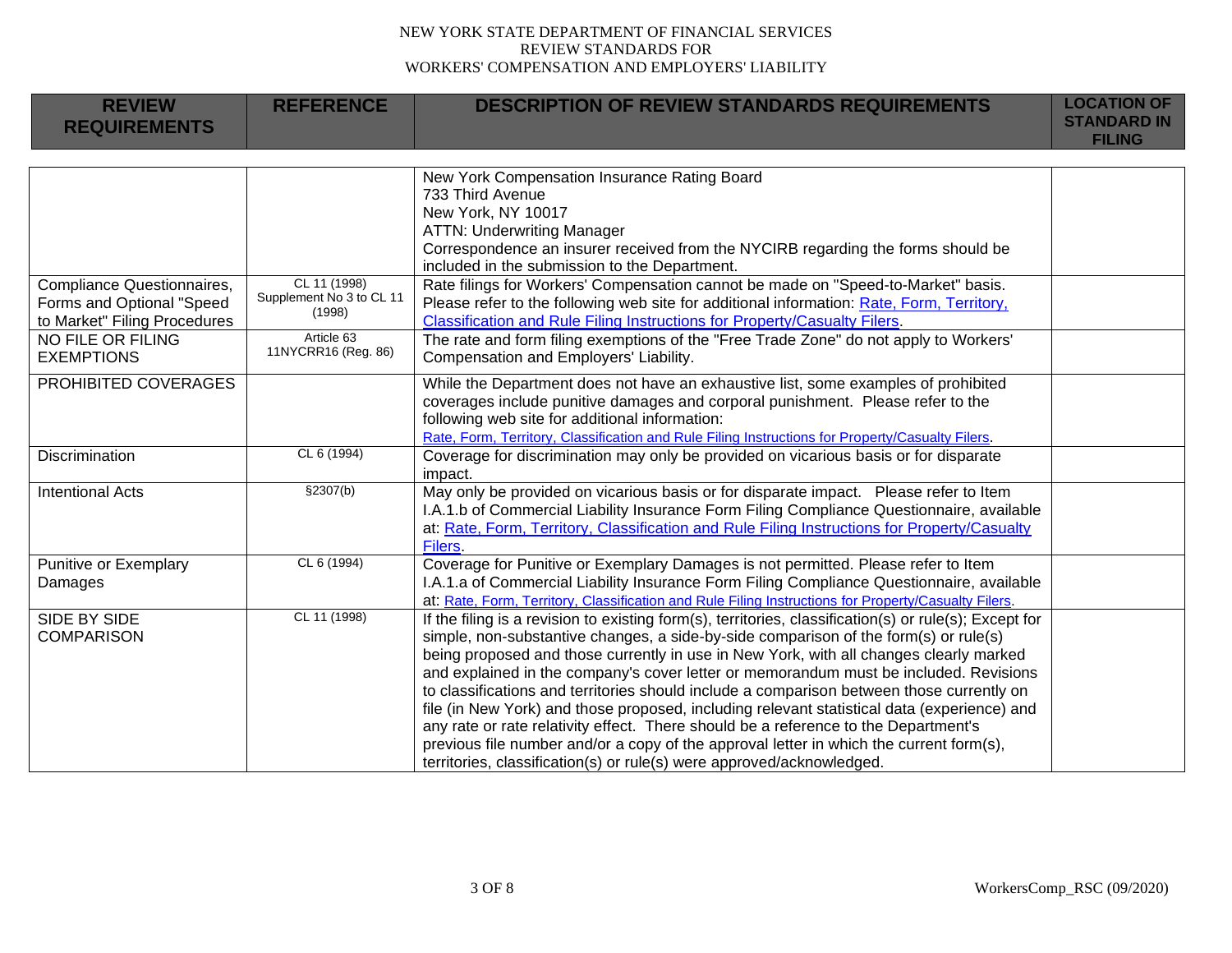**REFERENCE DESCRIPTION OF REVIEW STANDARDS REQUIREMENTS LOCATION OF** 

**REVIEW** 

| <b>REQUIREMENTS</b>                              |                                                                                                                         |                                                                                                                                                                                                                                                                                                                                                                                                                                                                                                                                                                                                                                                                                                                                               | <b>STANDARD IN</b><br><b>FILING</b> |
|--------------------------------------------------|-------------------------------------------------------------------------------------------------------------------------|-----------------------------------------------------------------------------------------------------------------------------------------------------------------------------------------------------------------------------------------------------------------------------------------------------------------------------------------------------------------------------------------------------------------------------------------------------------------------------------------------------------------------------------------------------------------------------------------------------------------------------------------------------------------------------------------------------------------------------------------------|-------------------------------------|
|                                                  |                                                                                                                         |                                                                                                                                                                                                                                                                                                                                                                                                                                                                                                                                                                                                                                                                                                                                               |                                     |
| <b>FORMS: POLICY</b><br><b>PROVISIONS</b>        | §1113, §2307, §3105,<br>§3106, & §54 of (WCL)<br>11 NYCRR 86 (Reg. 95)<br>11NYCRR 71 (Reg. 107)<br><b>NYCIRB Manual</b> | The following Compliance Questionnaire contains detailed information for making a<br>Workers' Compensation filing including required policy provisions, exclusions, prohibited<br>coverages, and standard language:<br>Commercial Liability Insurance Form Filing Compliance Questionnaire<br>Rate, Form, Territory, Classification and Rule Filing Instructions for Property/Casualty<br>Filers                                                                                                                                                                                                                                                                                                                                              | Form/Page/Para<br>Reference         |
| <b>APPLICATIONS</b>                              |                                                                                                                         |                                                                                                                                                                                                                                                                                                                                                                                                                                                                                                                                                                                                                                                                                                                                               |                                     |
| Filing exemption                                 | \$2307(b)                                                                                                               | Applications which do not become part of the policy are exempt from filing requirements                                                                                                                                                                                                                                                                                                                                                                                                                                                                                                                                                                                                                                                       |                                     |
| <b>Fraud Warning Statement</b>                   | \$403(d)<br>11 NYCRR 86 (Reg. 95)                                                                                       | All applications must contain the prescribed fraud warning statement, which must be<br>incorporated immediately above the applicant's signature.                                                                                                                                                                                                                                                                                                                                                                                                                                                                                                                                                                                              |                                     |
| <b>BANKRUPTCY</b><br><b>PROVISIONS</b>           |                                                                                                                         |                                                                                                                                                                                                                                                                                                                                                                                                                                                                                                                                                                                                                                                                                                                                               |                                     |
| Insolvency or bankruptcy<br>clause               | §54(3) of (WCL)                                                                                                         | Insolvency of employer does not release the insurance carrier. Every such policy shall<br>contain a provision to the effect that the insolvency or bankruptcy of the employer shall<br>not relieve the insurance carrier from the payment of compensation for injuries or death<br>sustained by an employee during the life of such policy.                                                                                                                                                                                                                                                                                                                                                                                                   |                                     |
| <b>BLANK ENDORSEMENTS</b>                        |                                                                                                                         | Not permitted since a blank endorsement may change policy provisions without the proper<br>approval by this Department. An exception may be made for a blank form if its usage is<br>apparent based on the title/language of the form itself (such as a change in address form).<br>Forms containing check boxes with a space for language to be added are considered<br>blank endorsements and are subject to these rules. Please refer to Item I.L of<br>Commercial Liability Insurance Form Filing Compliance Questionnaire and Item I.g of<br>Commercial Lines Property Insurance Form Filing Compliance Questionnaire, available<br>at: Rate, Form, Territory, Classification and Rule Filing Instructions for Property/Casualty Filers. |                                     |
| <b>CANCELLATION &amp; NON-</b><br><b>RENEWAL</b> | §54 (5) of WCL                                                                                                          | Refer to Rule X-Cancellation of the New York Workers Compensation and Employers<br><b>Liability Manual (NYCIRB)</b>                                                                                                                                                                                                                                                                                                                                                                                                                                                                                                                                                                                                                           |                                     |
| Notice of Cancellation                           | Refer to NYCIRB Manual                                                                                                  | At least 10 days notice is required for non-payment of premium. 30 day minimum is<br>required for any other reasons. Notice must be sent to both employer and the New York<br><b>Workers' Compensation Board.</b>                                                                                                                                                                                                                                                                                                                                                                                                                                                                                                                             |                                     |
| Notice of Non Renewal                            | Refer to NYCIRB Manual                                                                                                  | 30 day minimum is required for any other reasons. Notice must be sent to both employer<br>and the New York Workers' Compensation Board.                                                                                                                                                                                                                                                                                                                                                                                                                                                                                                                                                                                                       |                                     |
| <b>Required Policy Period</b>                    | Refer to NYCIRB Manual                                                                                                  |                                                                                                                                                                                                                                                                                                                                                                                                                                                                                                                                                                                                                                                                                                                                               |                                     |
| Permissible Reasons for<br>Cancellation          | Refer to NYCIRB Manual                                                                                                  |                                                                                                                                                                                                                                                                                                                                                                                                                                                                                                                                                                                                                                                                                                                                               |                                     |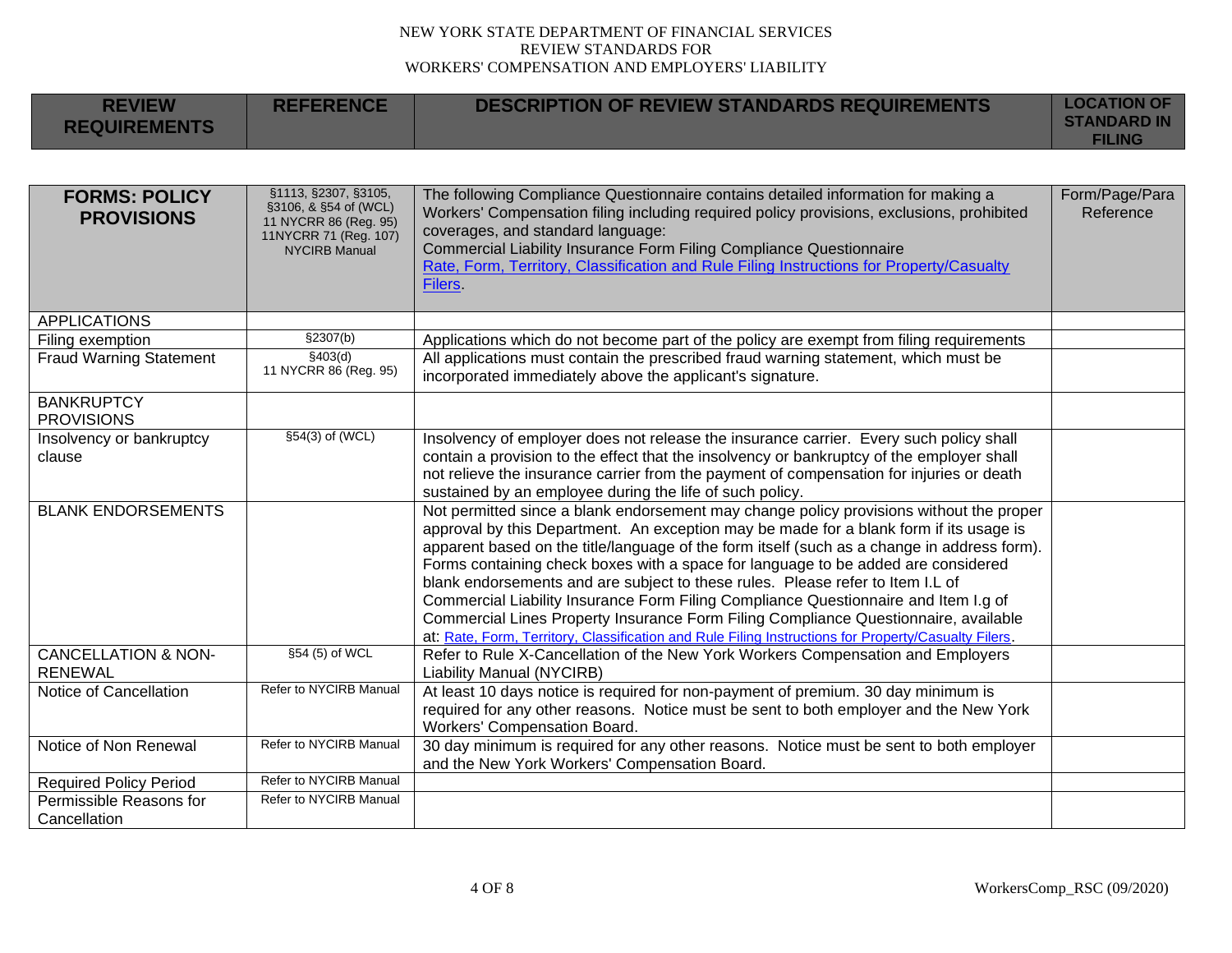| <b>REVIEW</b>                          | <b>REFERENCE</b>                  | <b>DESCRIPTION OF REVIEW STANDARDS REQUIREMENTS</b>                                                                                                                                                                                                                                                                                                                                                                                         | <b>LOCATION OF</b><br><b>STANDARD IN</b> |
|----------------------------------------|-----------------------------------|---------------------------------------------------------------------------------------------------------------------------------------------------------------------------------------------------------------------------------------------------------------------------------------------------------------------------------------------------------------------------------------------------------------------------------------------|------------------------------------------|
| <b>REQUIREMENTS</b>                    |                                   |                                                                                                                                                                                                                                                                                                                                                                                                                                             | <b>FILING</b>                            |
|                                        |                                   |                                                                                                                                                                                                                                                                                                                                                                                                                                             |                                          |
| Permissible Reasons for<br>Non Renewal | Refer to NYCIRB Manual            |                                                                                                                                                                                                                                                                                                                                                                                                                                             |                                          |
| <b>Conditional Renewal</b>             | Refer to NYCIRB Manual            |                                                                                                                                                                                                                                                                                                                                                                                                                                             |                                          |
| <b>FRAUD WARNING</b>                   | \$403(d)<br>11NYCRR86.4 (Reg. 95) | All applications must contain the prescribed fraud warning statement, which must be<br>incorporated immediately above the applicant's signature.                                                                                                                                                                                                                                                                                            |                                          |
| <b>FORMS MISCELLANEOUS</b>             |                                   |                                                                                                                                                                                                                                                                                                                                                                                                                                             |                                          |
| <b>Numbered Forms</b>                  | \$2307(b)                         | All policy forms and endorsements filed with the Department must include an identification<br>number. Please refer to Item I.M of Commercial Liability Insurance Form Filing<br>Compliance Questionnaire, available at: Rate, Form, Territory, Classification and Rule<br>Filing Instructions for Property/Casualty Filers.                                                                                                                 |                                          |
| <b>Unlicensed Companies</b>            | §2307(b)                          | All policy forms and endorsements filed with the Department may only include the names<br>of insurers licensed in the State of New York. Please refer to Item I.K of Commercial<br>Liability Insurance Form Filing Compliance Questionnaire, available at: Rate, Form,<br>Territory, Classification and Rule Filing Instructions for Property/Casualty Filers.                                                                              |                                          |
| <b>LIMITS</b>                          |                                   |                                                                                                                                                                                                                                                                                                                                                                                                                                             |                                          |
| <b>Policy Limits</b>                   |                                   | Policy must provide for unlimited coverage for employees subject to the New York<br>Workers' Compensation Law.                                                                                                                                                                                                                                                                                                                              |                                          |
| <b>Sublimits</b>                       |                                   | Sublimit is not permitted since limit of liability is unlimited for employees subject to the<br>New York Workers' Compensation Law.                                                                                                                                                                                                                                                                                                         |                                          |
| <b>LOSS SETTLEMENT</b>                 |                                   |                                                                                                                                                                                                                                                                                                                                                                                                                                             |                                          |
| <b>Action Against Company</b>          | Refer to §54 of the (WCL)         | Please refer to §54 of the Workers' Compensation Law for additional information.                                                                                                                                                                                                                                                                                                                                                            |                                          |
| Arbitration                            |                                   | Arbitration of disputes between an insured and the insurer may not be required.                                                                                                                                                                                                                                                                                                                                                             |                                          |
| Deductibles                            | §3443                             | A Large Deductible may be offered as part of the policy, or by endorsement. Deductibles<br>are optional to the policyholder for benefits payable under the policy. Refer to Section<br>3443 of the Insurance Law. All aspects of Large Deductible Programs are subject to prior<br>approval by the Department of Financial Services.                                                                                                        |                                          |
| PARTICIPATING POLICIES                 | §4106                             | A participating policy provision is not required. However, when the provision is included,<br>the board of directors may make reasonable classifications of policies in order to issue<br>payment of dividends. Such classifications must be filed for approval and be fair and not<br>unfairly discriminatory. Dividends must come from earned surplus and dividend plans<br>must state that dividends will be paid out of earned surplus. |                                          |
| <b>PREMIUM AUDIT</b>                   | Refer to NYCIRB Manual            |                                                                                                                                                                                                                                                                                                                                                                                                                                             |                                          |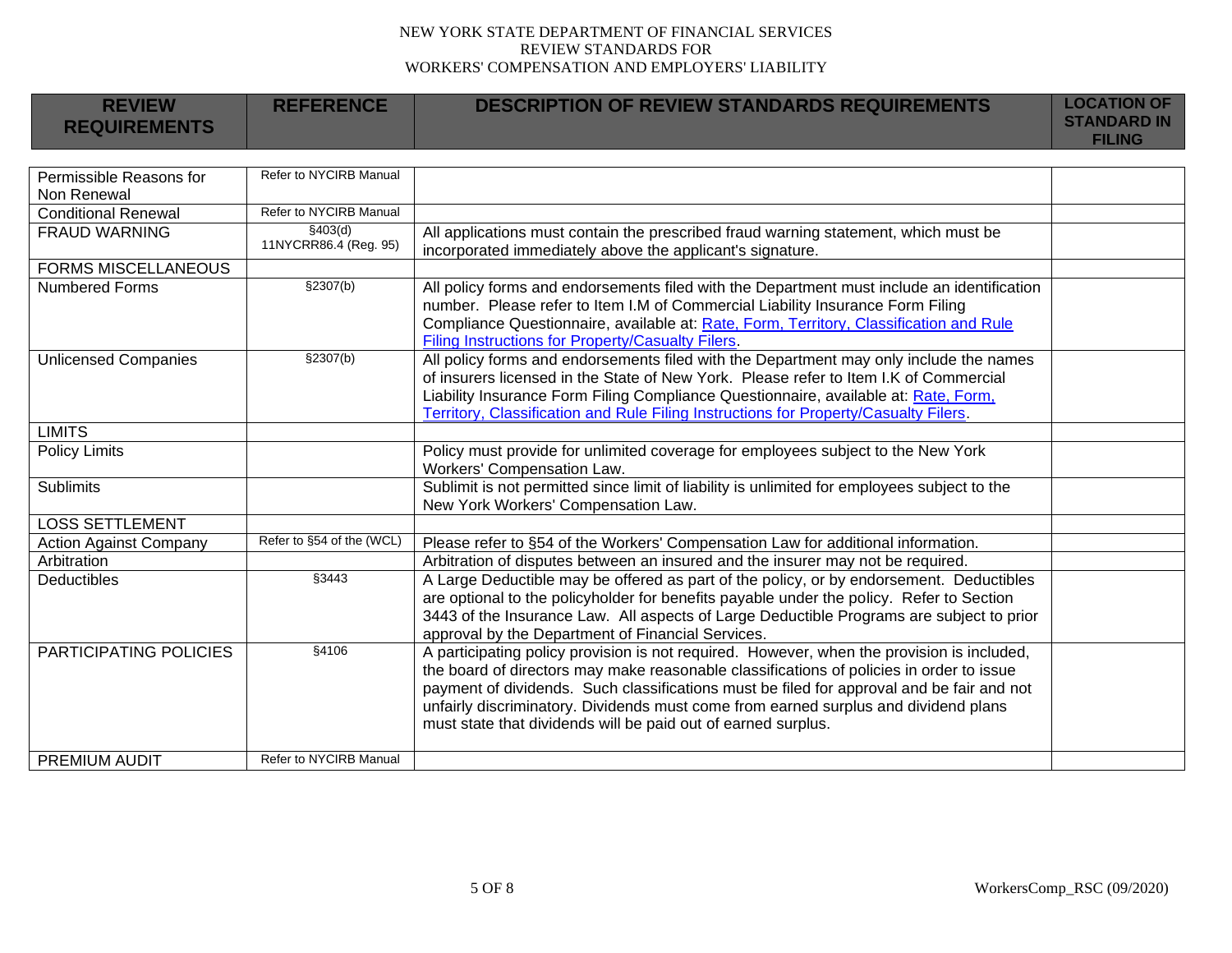| <b>REVIEW</b><br><b>REQUIREMENTS</b>                                                       | <b>REFERENCE</b>                                                             | <b>DESCRIPTION OF REVIEW STANDARDS REQUIREMENTS</b>                                                                                                                                                                                                                                                                                                                                                                                                                                                                                                                                                                                                                                                                                                                                                                                                                                                                | <b>LOCATION OF</b><br><b>STANDARD IN</b><br><b>FILING</b> |
|--------------------------------------------------------------------------------------------|------------------------------------------------------------------------------|--------------------------------------------------------------------------------------------------------------------------------------------------------------------------------------------------------------------------------------------------------------------------------------------------------------------------------------------------------------------------------------------------------------------------------------------------------------------------------------------------------------------------------------------------------------------------------------------------------------------------------------------------------------------------------------------------------------------------------------------------------------------------------------------------------------------------------------------------------------------------------------------------------------------|-----------------------------------------------------------|
|                                                                                            |                                                                              |                                                                                                                                                                                                                                                                                                                                                                                                                                                                                                                                                                                                                                                                                                                                                                                                                                                                                                                    |                                                           |
| <b>VOIDANCE</b>                                                                            | §3105 & §3106                                                                | May not void a policy unless the misrepresentation is material. No misrepresentation<br>shall be deemed material unless knowledge by the insurer of the facts misrepresented<br>would have led to a refusal by the insurer to make such contract. Please refer to Item I.H<br>of Commercial Liability Insurance Form Filing Compliance Questionnaire and Item I.c of<br>Commercial Lines Property Insurance Form Filing Compliance Questionnaire, available<br>at: Rate, Form, Territory, Classification and Rule Filing Instructions for Property/Casualty<br>Filers.                                                                                                                                                                                                                                                                                                                                             |                                                           |
| <b>WARRANTIES</b>                                                                          | §3106                                                                        | A breach of warranty shall not void a policy unless the breach of warranty is material.                                                                                                                                                                                                                                                                                                                                                                                                                                                                                                                                                                                                                                                                                                                                                                                                                            |                                                           |
| <b>RATES &amp; RATING</b><br><b>PLANS</b>                                                  | §2304 & §2344<br>11NYCRR161 (Reg. 129)<br>Supplement No 4 to CL 11<br>(1998) | All rates, rating plans, and rating rules filings must be submitted in accordance with the<br>instructions of Supplement No. 4 to Circular Letter 11 (1998) which outlines the new<br>mandatory filing procedures effective September 16, 2002. These procedures contain the<br>minimum required information that must accompany all rate, rating plan, and rating rule<br>filings. Rate filings must include appropriate supporting information as outlined in the<br>Rate Filing Sequence Checklist. Please note the relevant requirements contained in<br>Section 2304 of the New York Insurance Law. For commercial lines filings subject to flex-<br>rating under Section 2344, please also refer to Regulation 129 (11 NYCRR 161). Please<br>refer to the following web site for additional information:<br>Rate, Form, Territory, Classification and Rule Filing Instructions for Property/Casualty Filers. | Form/Page/Para<br>Reference                               |
| <b>ADOPTIONS OF RATE</b><br><b>SERVICE</b><br><b>ORGANIZATIONS (RSO)</b><br><b>FILINGS</b> |                                                                              |                                                                                                                                                                                                                                                                                                                                                                                                                                                                                                                                                                                                                                                                                                                                                                                                                                                                                                                    |                                                           |
| <b>Adoptions of New York</b><br><b>Compensation Insurance</b><br>Rating Board filings      |                                                                              | Rates, rules, classifications and rating plans, approved for the NYCIRB are not required to<br>be filed by individual carriers.                                                                                                                                                                                                                                                                                                                                                                                                                                                                                                                                                                                                                                                                                                                                                                                    |                                                           |
| <b>INDIVIDUAL RISK RATING</b>                                                              |                                                                              | Not permitted in New York State                                                                                                                                                                                                                                                                                                                                                                                                                                                                                                                                                                                                                                                                                                                                                                                                                                                                                    |                                                           |
| <b>PRICING</b>                                                                             | §2304 & §2344<br>CL 19 (1992) & CL 4<br>(1996)                               | The following web site contains the mandatory filing procedures:<br>Rate, Form, Territory, Classification and Rule Filing Instructions for Property/Casualty Filers.                                                                                                                                                                                                                                                                                                                                                                                                                                                                                                                                                                                                                                                                                                                                               |                                                           |
| Audit Provisions/premium                                                                   |                                                                              | Refer to the New York Compensation and Employers Liability Manual.                                                                                                                                                                                                                                                                                                                                                                                                                                                                                                                                                                                                                                                                                                                                                                                                                                                 |                                                           |
| <b>Audit Rules</b>                                                                         |                                                                              |                                                                                                                                                                                                                                                                                                                                                                                                                                                                                                                                                                                                                                                                                                                                                                                                                                                                                                                    |                                                           |
| Large Risk Rating Option                                                                   |                                                                              | The New York Large Risk Rating Option is available for risks with an estimated standard<br>annual premium in excess of \$500,000. Please refer to the NYCIRB manual.                                                                                                                                                                                                                                                                                                                                                                                                                                                                                                                                                                                                                                                                                                                                               |                                                           |
| Minimum Premium Rules                                                                      |                                                                              | Refer to the New York Workers Compensation and Employers Liability Manual.                                                                                                                                                                                                                                                                                                                                                                                                                                                                                                                                                                                                                                                                                                                                                                                                                                         |                                                           |
| <b>Multi Tiering</b>                                                                       |                                                                              | Not permitted in New York State.                                                                                                                                                                                                                                                                                                                                                                                                                                                                                                                                                                                                                                                                                                                                                                                                                                                                                   |                                                           |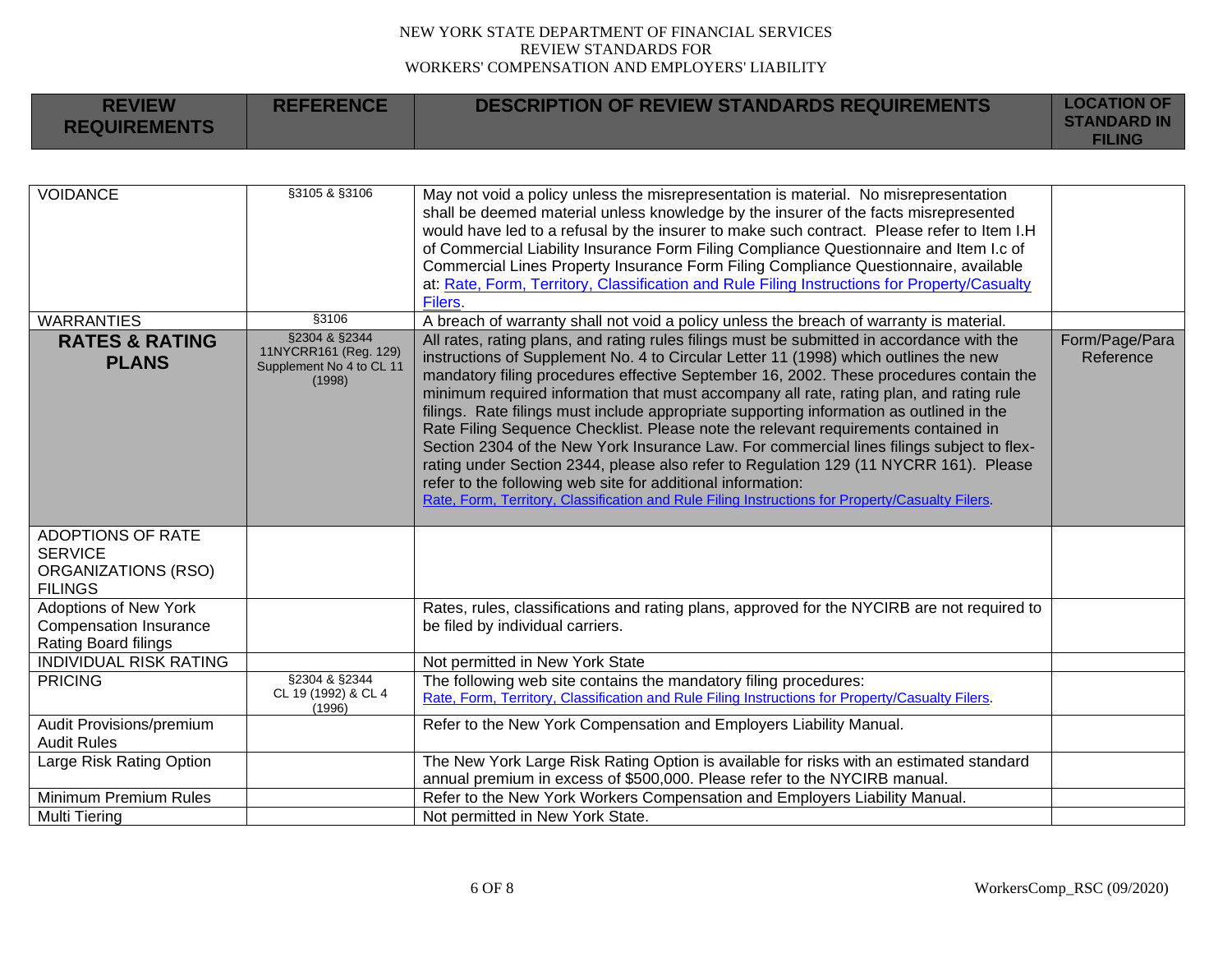| <b>REVIEW</b><br><b>REQUIREMENTS</b>                                                                                     | <b>REFERENCE</b>                    | <b>DESCRIPTION OF REVIEW STANDARDS REQUIREMENTS</b>                                                                                                                                                                                                                                                                                                                                                  | <b>LOCATION OF</b><br><b>STANDARD IN</b><br><b>FILING</b> |
|--------------------------------------------------------------------------------------------------------------------------|-------------------------------------|------------------------------------------------------------------------------------------------------------------------------------------------------------------------------------------------------------------------------------------------------------------------------------------------------------------------------------------------------------------------------------------------------|-----------------------------------------------------------|
| New York State Assessment                                                                                                |                                     | Only assessment percentages and premium base filed by NYCIRB are permitted. For<br>policies effective on or after January 1, 2014, refer to the Workers' Compensation Board<br>at www.wcb.ny.gov for procedures to determine the NY State Assessment.                                                                                                                                                |                                                           |
| <b>Renewal Discounts</b>                                                                                                 |                                     | Not permitted in New York State.                                                                                                                                                                                                                                                                                                                                                                     |                                                           |
| Service Charges                                                                                                          |                                     | Late payment fees, reinstatement fees, and premium installment fees are to be filed with<br>the Department.                                                                                                                                                                                                                                                                                          |                                                           |
| Surcharges                                                                                                               |                                     | Not permitted in New York State, except for New York State Assessment.                                                                                                                                                                                                                                                                                                                               |                                                           |
| <b>Workers' Compensation</b><br>Managed Care Premium<br><b>Credit Programs Filing</b><br><b>Compliance Questionnaire</b> | CL 18 (1997)                        | Please refer to the Workers' Compensation Managed Care Premium Credit Programs<br>Filing Compliance Questionnaire for any Workers' Compensation program providing a<br>Managed Care Credit, available at: Rate, Form, Territory, Classification and Rule Filing<br>Instructions for Property/Casualty Filers.                                                                                        |                                                           |
| <b>RATING PLAN</b><br><b>REQUIREMENTS</b>                                                                                | §2344<br>11NYCRR161.8 (Reg.<br>129) | Rating plans filed by the NYCIRB are subject to prior approval. Any plan other than<br>approved for NYCIRB is subject to the prior approval requirements of the Department.                                                                                                                                                                                                                          |                                                           |
| <b>Composite Rating</b>                                                                                                  |                                     | Composite Rating is permitted. Refer to the ISO Manual.                                                                                                                                                                                                                                                                                                                                              |                                                           |
| <b>Expense Reduction Plan</b>                                                                                            |                                     | Tables of premium discounts must be maintained based on filed expense needs. While<br>tables of premium discounts will no longer be updated by the Rating Board, carriers may<br>use one of the tables archived in the NYCIRB (2000) manual. Alternatively, NCCI<br>Premium Discount Table 9 or 10 may be used. Use of these premium discount tables<br>requires prior approval from the Department. |                                                           |
| <b>Experience Rating</b>                                                                                                 |                                     | The use of Experience Rating is mandatory. Refer to the New York Experience Rating<br>Plan Manual.                                                                                                                                                                                                                                                                                                   |                                                           |
| Loss Rating                                                                                                              |                                     | Loss Rating is not permitted in New York State.                                                                                                                                                                                                                                                                                                                                                      |                                                           |
| <b>Retrospective Rating</b>                                                                                              |                                     | Retrospective Rating is permitted. Refer to the New York Retrospective Rating Plan<br>Manual.                                                                                                                                                                                                                                                                                                        |                                                           |
| <b>Schedule Rating</b>                                                                                                   |                                     | The only plan available for use in New York is the approved NYCIRB schedule rating<br>plan.                                                                                                                                                                                                                                                                                                          |                                                           |